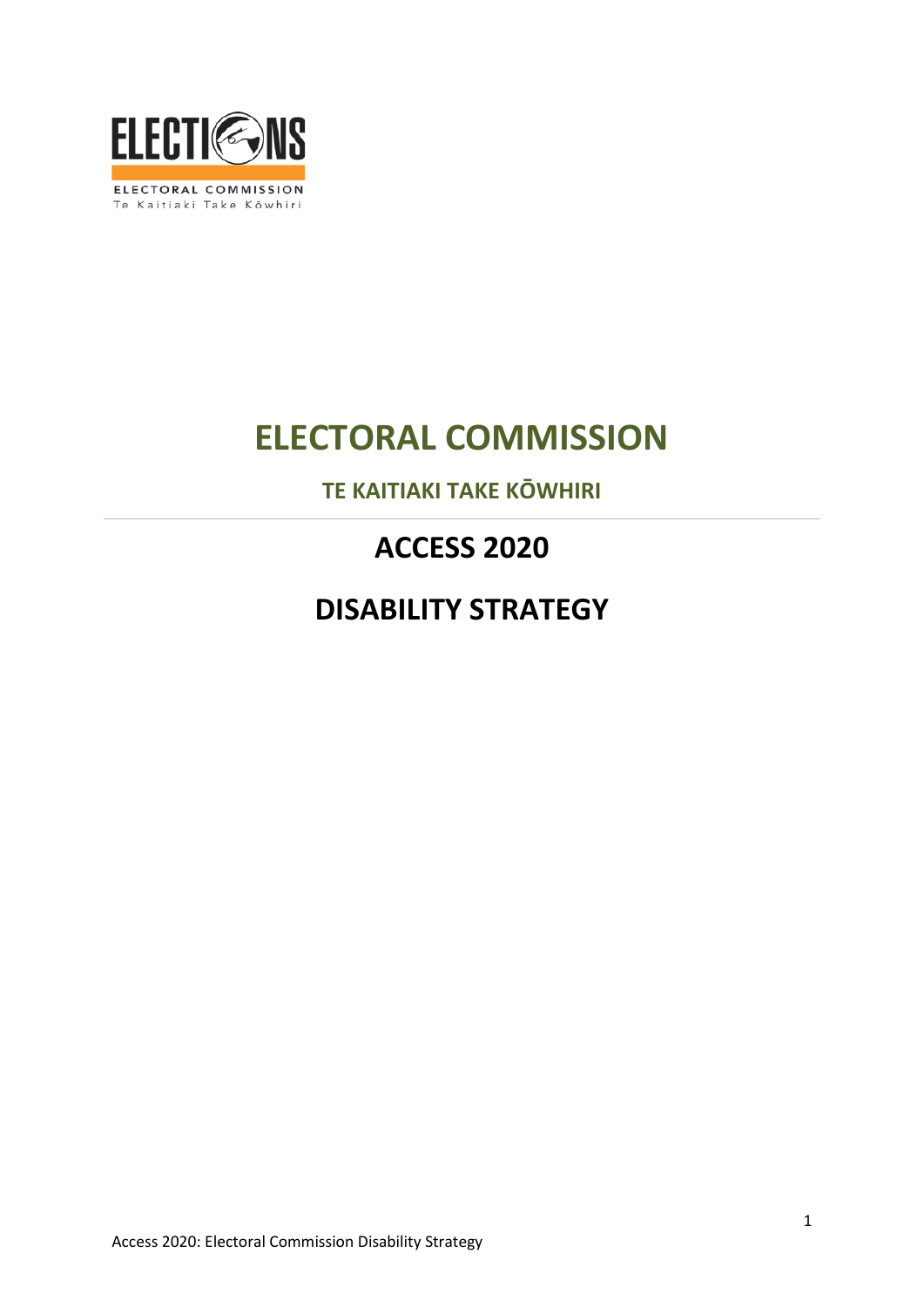### **1. Introduction**

Since 2005, the Electoral Commission has been working to improve access to electoral events for disabled New Zealanders.

Action plans were developed for the 2005, 2008 and 2011 general elections that detailed new and continuing initiatives to improve accessibility of venues and information. These initiatives were developed and implemented in consultation with the disability sector.

The **Access 2020** disability strategy takes the improvements made over the past three electoral cycles and embeds them into a longer-term framework, through which the Commission aims to identify and reduce barriers that disabled people may encounter when enrolling and voting at elections.

The purpose of the strategy is to set out a framework through which the Commission will develop policies and processes that support section 12 of the New Zealand Bill of Rights Act 1990 and the New Zealand Disability Strategy.

### **2. Goal**

The Commission's goal is that by the year 2020, all eligible New Zealanders, regardless of disability, are able to fully participate in parliamentary elections.

## **3. Objectives**

**Access 2020** has three objectives, that by 2020:

- 1. disabled voters will be able to cast an independent and secret ballot in parliamentary elections
- 2. disabled New Zealanders can access the Electoral Commission's services and information in ways that meet their needs
- 3. research and relationship programmes provide ongoing opportunities for improvement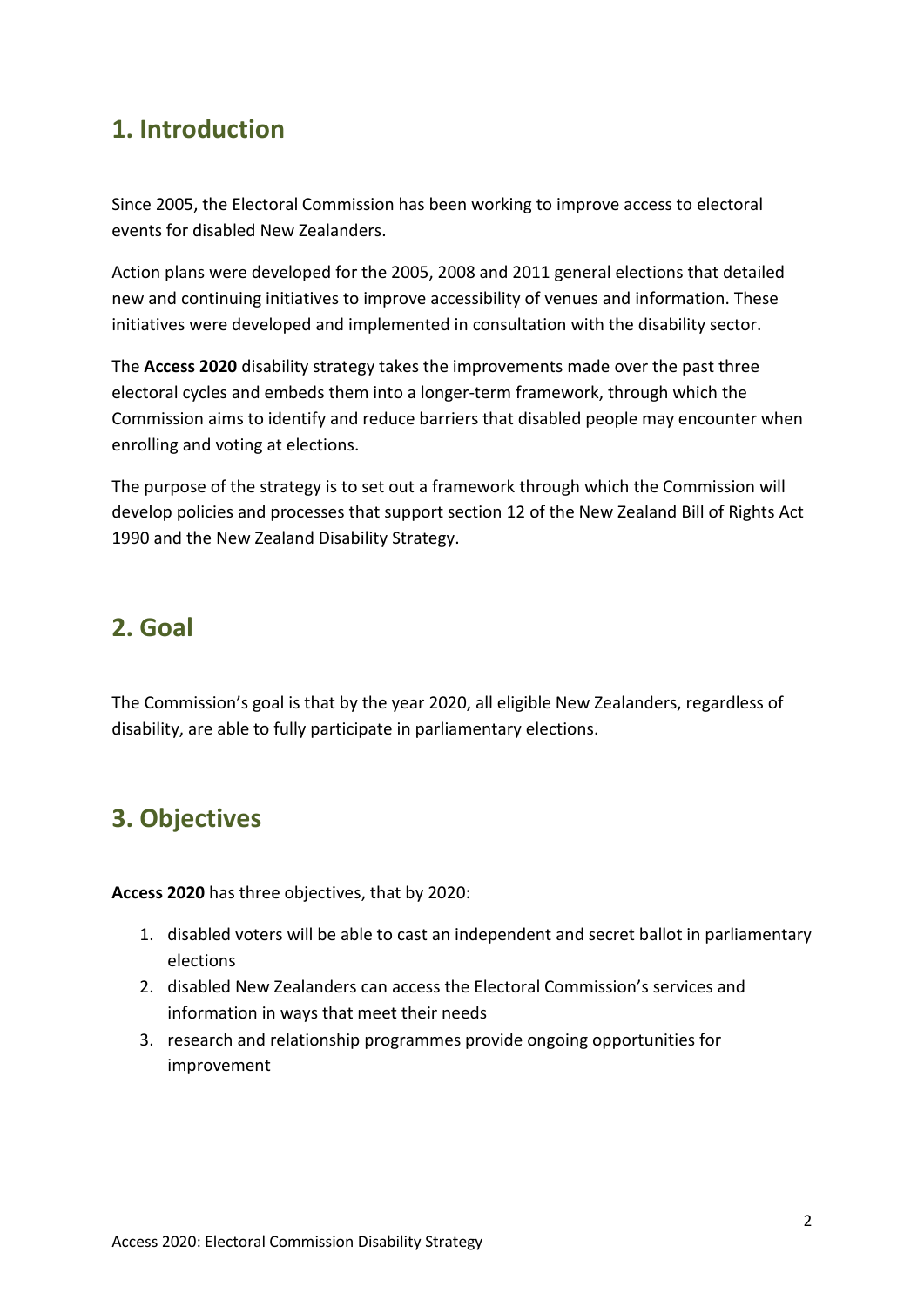### **4. Background**

Around one in five New Zealanders has a disability. This equates to 660,300 people.<sup>[1](#page-2-0)</sup> That means approximately 20 percent of the eligible voting population live with an impairment that may mean they face additional barriers to take part in the electoral process.

Supporting disabled people and their families, whānau and caregivers to participate at elections is the focus of the Commission's disability strategy. We want to continue our work to identify and reduce barriers that disabled people may encounter when enrolling and voting at elections.

The Commission's statutory objective is to administer the electoral system impartially, efficiently, effectively, and in a way that –

- Facilitates participation in parliamentary democracy; and
- Promotes understanding of the electoral system; and
- Maintains confidence in the administration of the electoral system.

The Commission wants New Zealanders to actively choose to enrol and vote, and have the information and resources they need to make it easy.

We want to achieve our vision, that New Zealanders trust, value and take part in parliamentary elections.

Facilitating participation is the core of our disability strategy.

We know that disabled people value their right to take part in parliamentary elections. We know that it is easy for most New Zealanders to enrol and vote, but those with disabilities face additional barriers.

The Commission's priority, therefore, is to reduce barriers to participation by developing programmes and processes that enable New Zealanders living with an impairment to fully access our services.

The Commission supports the vision of the New Zealand Disability Strategy – where people with impairments can say that they live in a society that highly values our lives and continually enhances our full participation.

The Commission is also committed to contributing, where appropriate, to the vision outlined in the UN Convention on the Rights of Persons with Disabilities to achieve participation in political and public life.

 $\overline{a}$ 

<span id="page-2-0"></span> $1$  New Zealand Disability Survey 2006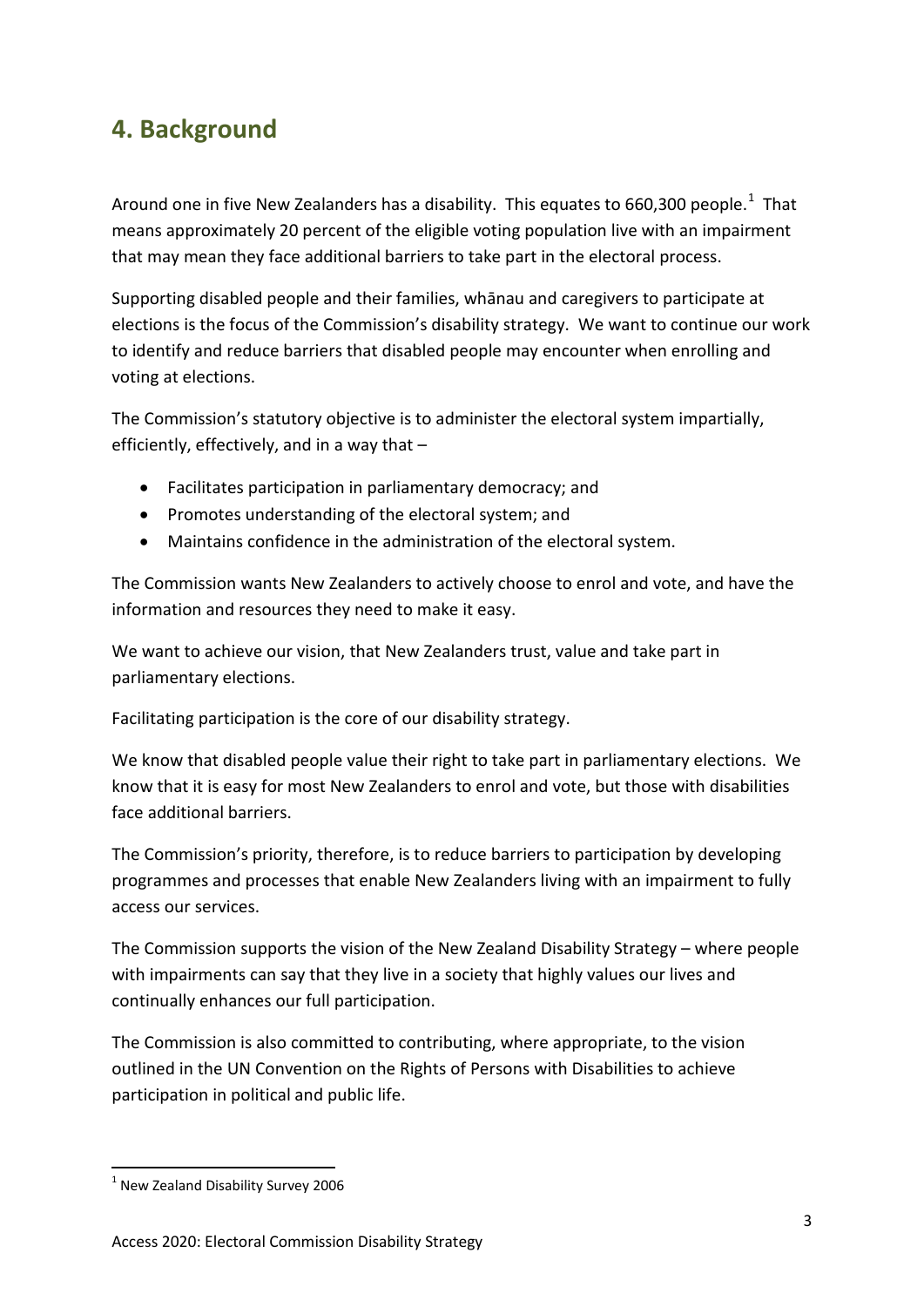### **5. Current Situation**

Many disabled people are currently able to vote independently and in secret. At the 2011 general election 65% of disabled voters were able to vote unassisted and 17% required the assistance of election day staff.

At the 2011 general election most disabled voters (75%) were either 'happy' or 'very happy' with the voting facilities and 82% rated how well electoral staff provided for the needs of the disabled as 4 or 5 out of 5.

80% of disabled voters with a disability went to a voting place on election day, 18% went to an advance voting facility, 1% voted from a hospital or care home, and 1% voted using papers delivered by mail.

Although disabled voters tended to spend longer in the voting place, 97% said the time spent 'was about right'.

The main overall reasons for not voting at the 2011 general election were health reasons (25%), the voting place being too far away or not having transport (24%), 'cannot be bothered voting' (8%), 'makes no difference who the government is' (8%) and 'my vote doesn't make a difference' (8%).

### **6. The Strategy**

The Electoral Commission's disability strategy is made up of three elements, all of which support our long term goal of enabling full participation for all New Zealanders, regardless of impairment:

- 1. Promote enrolment processes and voting channels that enable all New Zealanders to participate in parliamentary elections, and seek legislation and funding to allow this.
- 2. Provide information and resources in accessible formats
- 3. Maintain strong relationships with the disability sector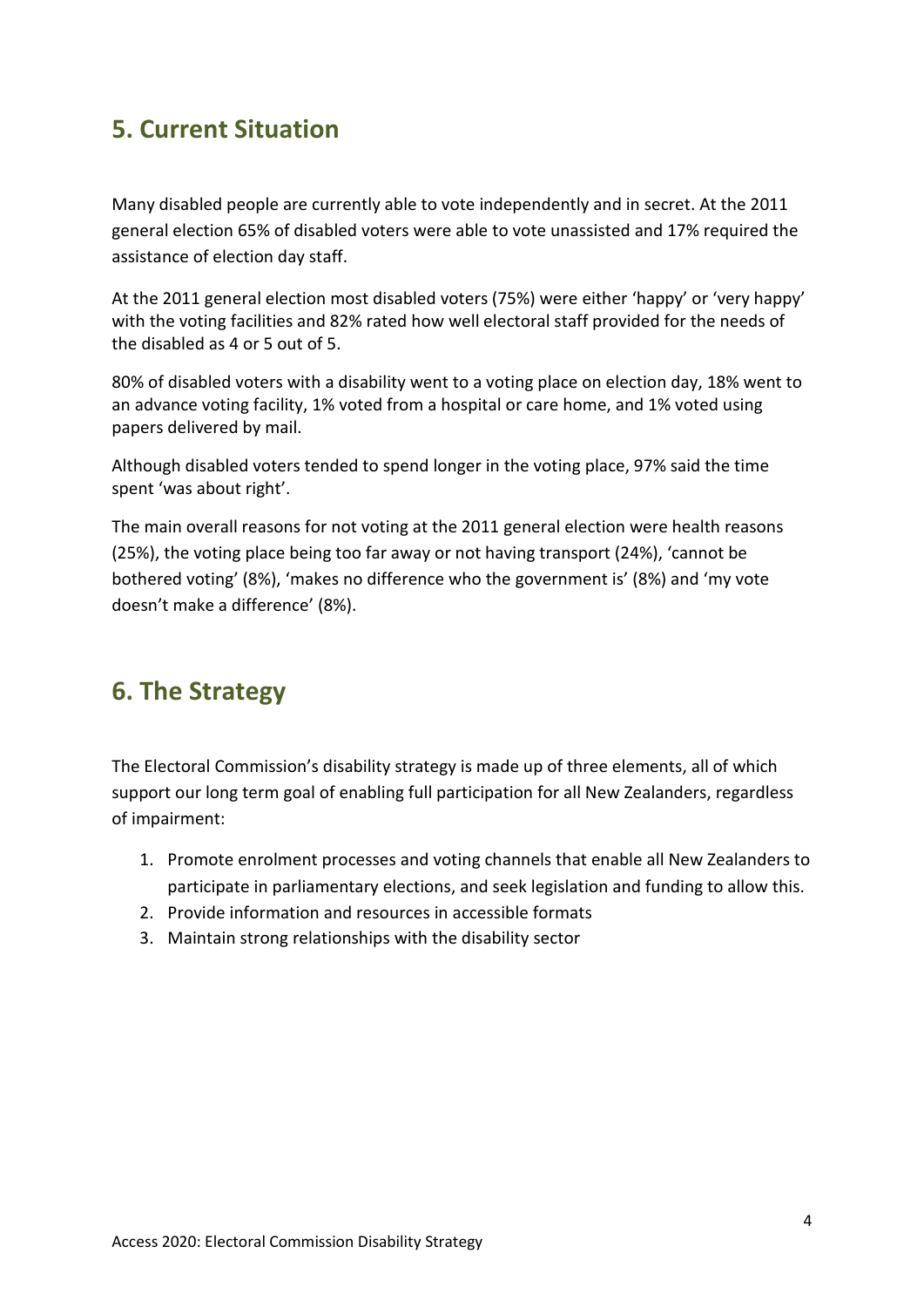## **Objective 1: By 2020, disabled voters will be able to cast an independent and secret ballot in parliamentary elections.**

The Commission recognises that new technologies may offer opportunities to improve access to enrolment and voting services for all New Zealanders.

The Commission will continue to monitor overseas use of assistive technologies that offer opportunities to improve accessibility to the voting process.

The Commission will, continue to promote enrolment processes and voting channels that enable all New Zealanders to fully participate in parliamentary elections and will seek funding and legislation to allow this. This will include the use of voting technologies that assists voters to participate in the electoral process independently and in secret.

#### *Objective for 2014: Telephone Dictation Voting*

The Commission will promote legislative change in 2014 to enable telephone dictation voting for voters who are blind or visually impaired or have another disability that means they are unable to vote independently and in secret. The Government has indicated its support for the required amendments to the regulations. In the meantime, the Commission is looking at the feasibility of when we may be able to begin providing this service and we hope that it can be made available in time for the 2014 general election. This initiative would enable some disabled voters to vote in secret, and provide a case study for potential wider usage at the 2017 general election.

Voters who are eligible for this service would need to pre-register and vote during the advance voting period. This would help ensure that voters are not disenfranchised because they are not able to access dictation voting at the last minute on election day. A person who has not registered would be able to vote using the existing methods available.

The regulatory change required to allow dictation voting is due to go through in early 2014, and the trial would run for the 2014 general election, resources allowing.

#### *Objective for 2017: Improved accessibility to the enrolment process*

We will continually seek to simplify and improve accessibility to enrolment systems and processes for disabled people.

We will continue to receive feedback on how the enrolment form and process can be improved before considering what changes might help reduce barriers. Any changes are likely to be implemented after the 2014 general election is completed.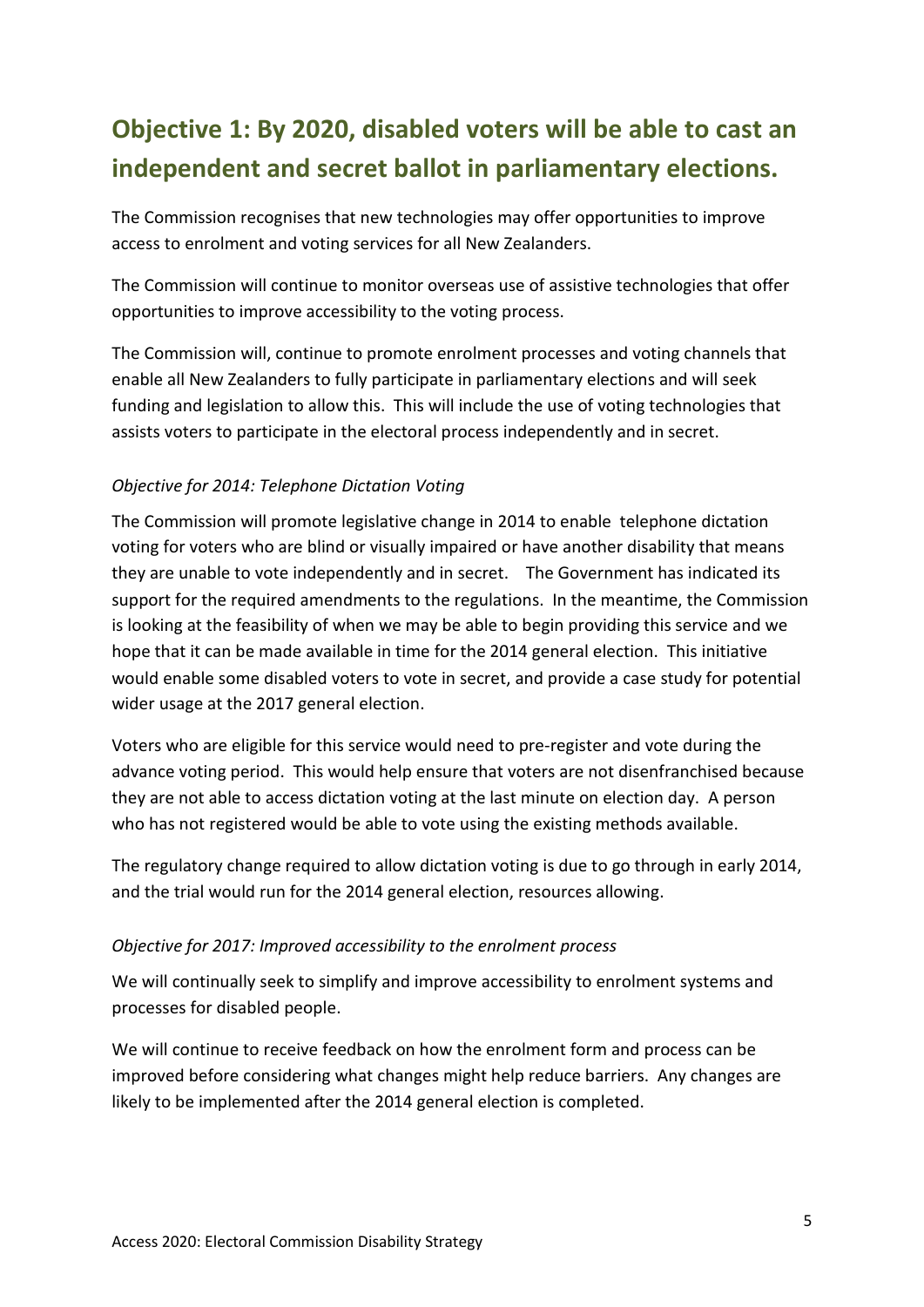#### *Objective for 2020: Online voting*

The Electoral Commission is continuing to monitor the results of overseas electronic voting initiatives, particularly work being undertaken by Australian electoral authorities to determine the potential for an Australasian online voting process. At each opportunity, the Commission will seek the legislative change and resourcing required to enable online voting in New Zealand.

## **Objective 2: Disabled New Zealanders can access the Electoral Commission's services and information in ways that meet their needs**

The Electoral Act and associated regulations have various provisions to assist disabled people and services provided by the Electoral Commission must comply with the requirements of the Act. Provisions include:

- A person with a physical disability may have someone with a Power of Attorney or a registered elector complete and sign the enrolment form on their behalf.
- A person who lacks the capacity to understand the decision to register as an elector may be enrolled by someone else on behalf of that person.
- There must be voting facilities in hospitals and similar institutions.
- At least 12 voting places in each electorate must have access suitable for the physically disabled. The Commission's objective is that as many voting places as possible are fully accessible.
- Election staff or a person nominated by a voter may read out the names of parties and candidates to the voter.
- Election staff or a person nominated by the voter may assist marking the voter's voting paper according to the voter's instructions.

The Commission also recognises the need to ensure materials about enrolling and voting are appropriate, accessible and easy to understand and use. This is essential to ensure effective and full participation of disabled people in the electoral process.

We will focus on making more information available in accessible formats and focus on increasing resources that are available in New Zealand Sign Language and Plain English. We will also continue to provide facilitated programmes for those with learning and cognitive disabilities.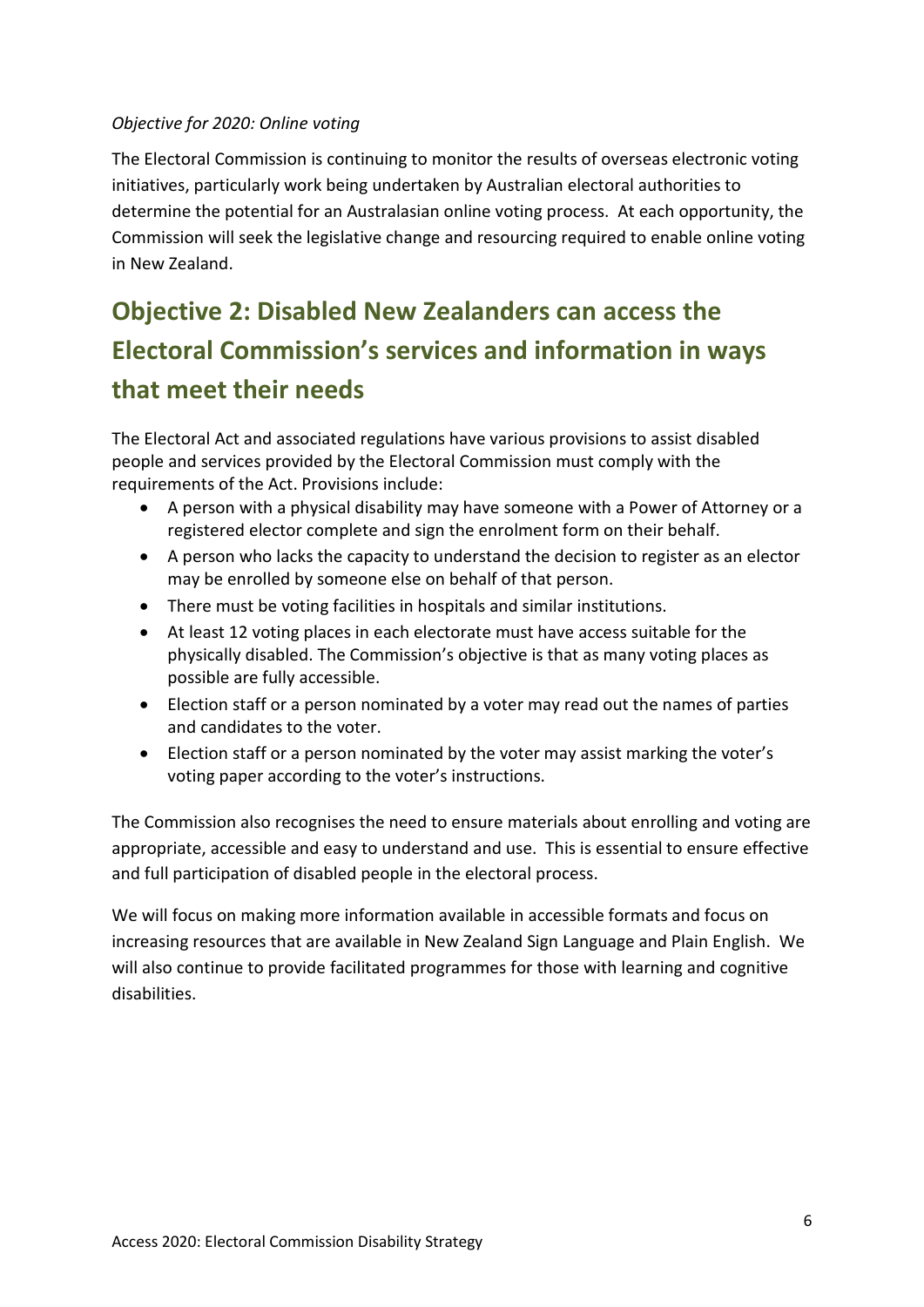#### *Objective for 2014: Refine and improve accessible services, information and resources*

Access to voting services

- Provide facility for online enrolment and updating of enrolment details.
- Capacity for others to apply for enrolment on a disabled person's behalf.
- Ensure as many voting places as possible are fully physically accessible. Unless there is no alternative, all advance voting places will be fully accessible.
- Advertise accessible advance voting places and voting places, including car parks, with the International Symbol of Access.
- Table-top voting available at every voting place.
- All known rest homes and hospitals visited before election day to provide an advance voting service.
- A friend, family member or electoral official may help to read or mark a ballot paper at the voter's direction. Voters may also request the names of parties and candidates to be read aloud and say their choice aloud.
- Returning Officers can post voting papers to voters or send them via an agent on the voter's request.
- Disability awareness training will be delivered to all Returning Officers and Election Day staff.
- The Electoral Commission's recruitment policy provides that election staff should reflect the community. All advertisements for election staff state that applications from people with disabilities are welcome.

Access to information and resources

- The Electoral Commission website www.elections.org.nz supports the Government's accessibility guidelines.
- A DVD-based learning and facilitation guide for carers and people with learning difficulties. This DVD and guide introduces concepts around voting, how to enrol and how to vote.
- Plain English videos and printed resources, all available online as well as in hard copy.
- A Plain English DVD that introduces concepts around voting, how to enrol and how to vote, captioned and with optional in-screen NZSL translation.
- NZSL versions of all general election web content available online.
- Materials in accessible formats for voters with vision impairments through the Royal New Zealand Foundation for the Blind.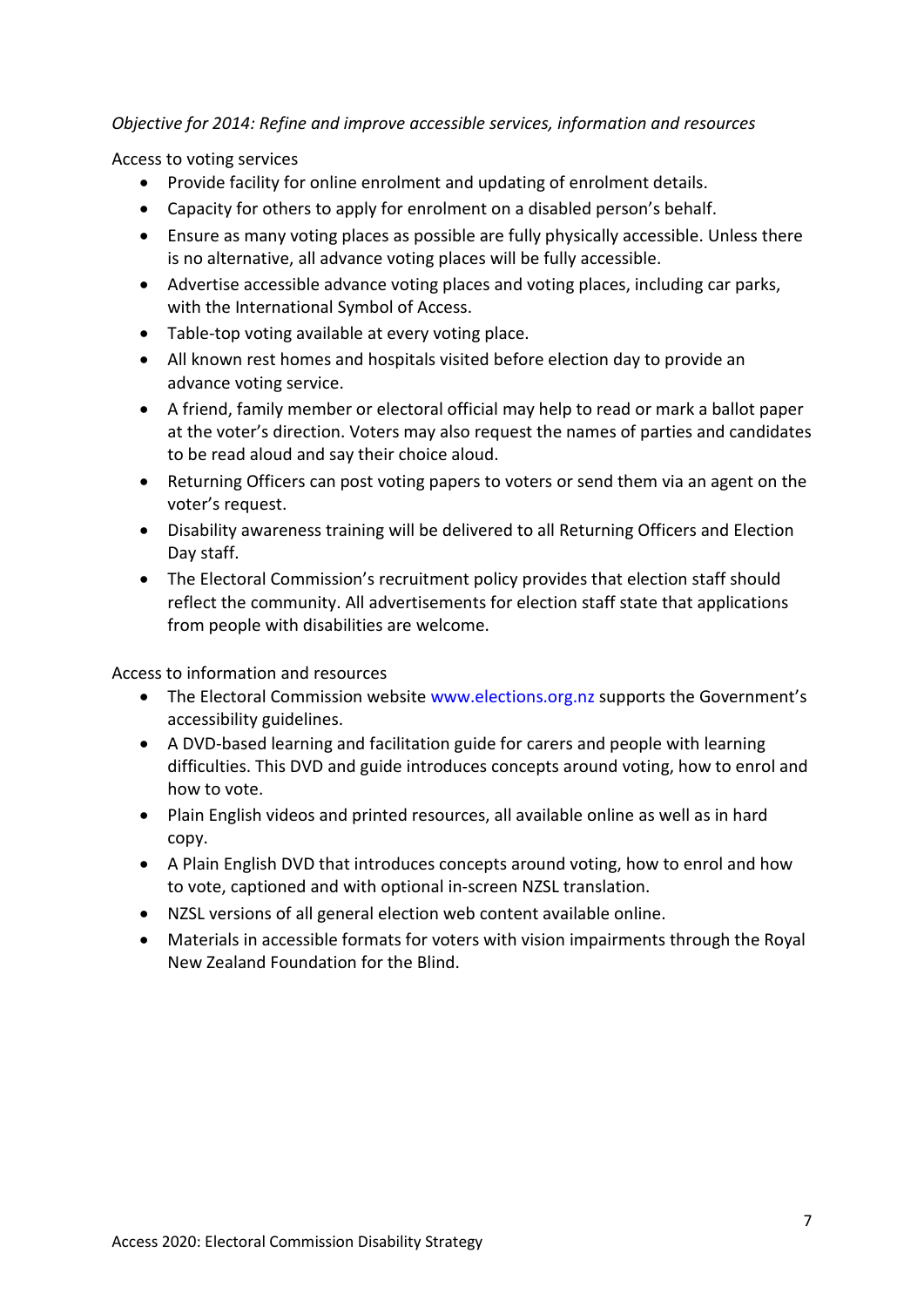## **Objective 3: Research and relationship programmes provide ongoing opportunities for improvement**

The relationship between the Electoral Commission and the disability sector is crucial to the evaluation and future improvement of services to disabled voters, and the Commission's work with the disability sector carries across the duration of each electoral cycle.

After each election the Electoral Commission carries out a substantial review, which includes post-election surveying of voters and non-voters with a disability. The Commission also conducts a survey of those agencies we worked with to create specific resources.

In the lead-up to each election, we consult with the disability sector on potential process and resource improvements. After the consultation process, the Commission works with sector providers to develop targeted resources (as far as budget, legislation and practicalities allow).

The Commission will continue to review its services to disabled voters after each election, and consult with the disability sector on future improvements. We will monitor best practice approaches and future improvements through research, both internally generated and externally produced.

The Commission aims to be seen a leader in providing equitable voter services, championing the importance of accessible information and services.

#### *Objective for 2014: Establish a Disability Advisory Group*

The Commission will establish a Disability Advisory Group, which will include representatives from disability organisations and relevant government agencies, to strengthen relationships and to inform the Commission's approach on matters of accessibility.

This advisory group will provide guidance, advice and testing of products, services and research targeting disabled voters.